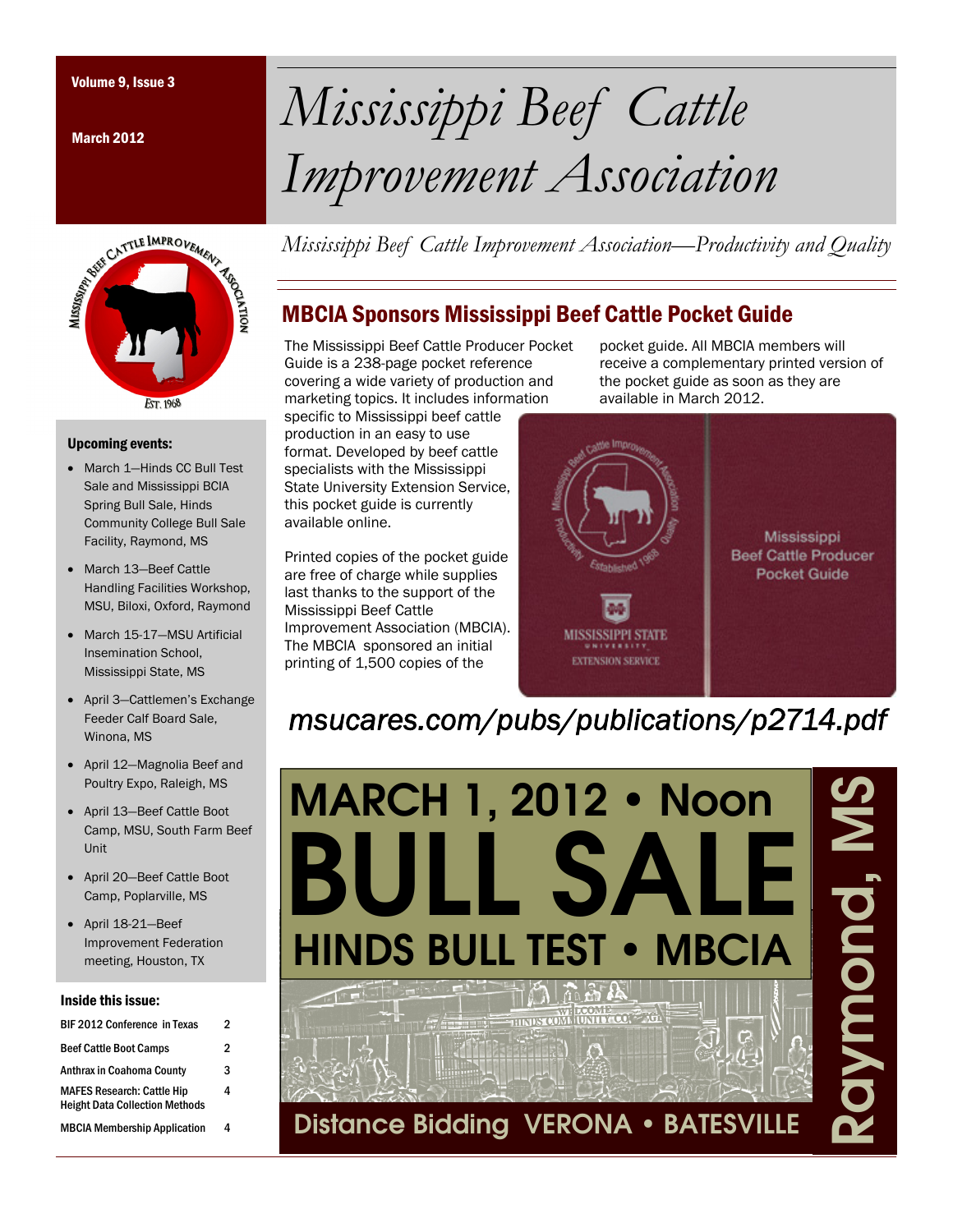

beef industry through performance evaluation

# TAMU AgriLife Extension, Brahman Breeders to host BIF

The 44th Beef Improvement Federation (BIF) Research Symposium and annual meeting will be held at the Crowne Plaza Hotel in Houston on April 18 – 20, 2012. This year's meeting is hosted by Texas A&M University AgriLife Extension Animal Science and the American Brahman Breeders Association (ABBA). The symposium's focus is the impact of *Bos indicus* genetics in the U.S.

On the evening of Wednesday, April 18, the symposium will hold an opening night reception, as well as have presentations on the influence of *Bos indicus* genetics in the global beef industry.

The symposium will host a variety of events on Thursday, April 19 and Friday, April 20, including presentations on current beef issues, committee sessions to discuss current research, an educational event hosted by the American Breeds Coalition, and the Producer Award nominees will be announced.

Registration for the event is \$185, but will increase to \$285 after March 25. Rooms can be reserved at a rate of \$119 per night. Those who choose to remain in Houston over the weekend have the choice of three optional bus tours to South Central and Gulf Coast ranches for an additional cost of \$50.

Texas A&M University AgriLife Extension Animal Science and the American Brahman Breeders Association are proud to co-host the 2012 Beef Improvement Federation Research Symposium and annual meeting. To register for the 2012 BIF meeting, go to agriliferegister.tamu.edu and enter Beef Improvement. For hotel information and to book a room call 1-800-627-6461.

For more information on the BIF, contact Joe C. Paschal at 361-265-9203, jpaschal@tamu.edu, or Chris Shivers 713- 349-0854, chivers@brahman.org.

# *www.bifconference.com*

# Hands-on Knowledge—Beef Cattle Boot Camps

The Beef Cattle Boot Camps offered through the Mississippi State University Extension Service and Mississippi Agricultural and Forestry Experiment Stations (MAFES) are a new opportunity to gain hands-on experience with cattle management skills.

The 2012 Boot Camp topics include:

- Implants
- Heifer development
- Newborn calf feeding
- Vaccinations
- Fertilizer planning
- $\checkmark$  Making hay and baleage
- $\checkmark$  Troubleshooting reproduction
- $\checkmark$  Mycotoxin management  $\checkmark$  Input purchasing
- 

*"The Beef Cattle Boot Camp topics change each year, so past attendees can learn new information at each Boot Camp…"* 

The 2012 Boot Camps are scheduled for Friday, April 13, 2012 at the MAFES South Farm Beef Unit on the Mississippi State University campus and Friday, April 20, 2012 at the MAFES White Sands Unit in Poplarville, MS. The program will be the same at each location.

Registration fees are \$35 per person in advance and \$45 per person at the door. A lunch meal will be provided to Boot Camp participants. For more information on the Beef Cattle Boot Camps, contact Jane Parish, in the MSU Animal and Dairy Sciences Department at jparish@ads.msstate.edu or 662-325-7466. Boot Camp brochures are available online at *msucares.com/livestock/beef/ beef\_calendar.html*



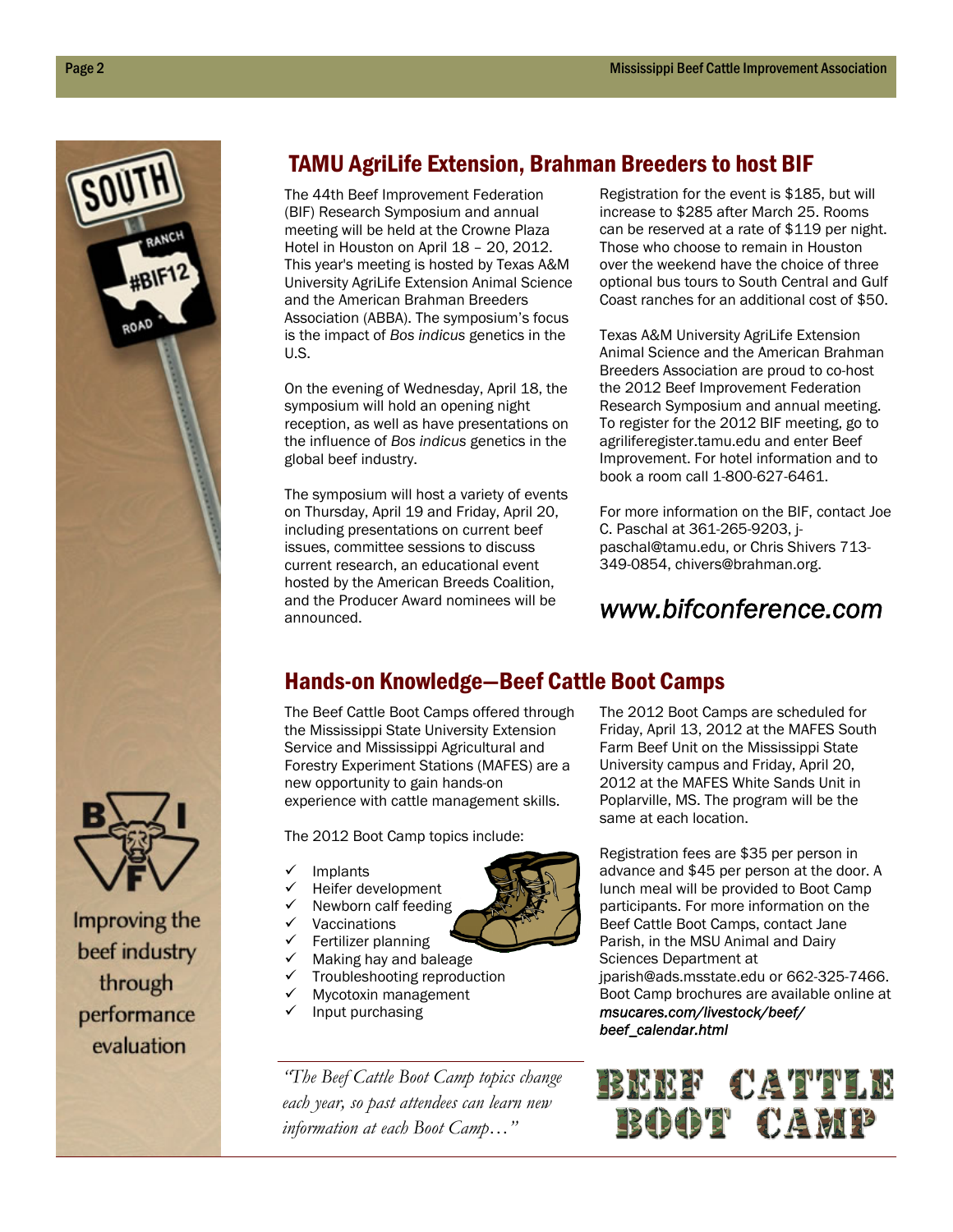## Cattle with Anthrax in Coahoma County

A case of anthrax in Mississippi livestock has been detected in Coahoma County near Clarksdale. The State Veterinarian quarantined the premises based on the report of the disease by the local veterinarian. Samples from one of the two affected animals were submitted to the Veterinary Diagnostic Laboratory which confirmed the diagnosis. The carcasses have been cremated, and the rest of the cattle have been vaccinated by the attending veterinarian as required by law.

Anthrax is a naturally occurring disease caused by the bacteria Bacillus anthracis found in many parts of the world. In Mississippi the disease is occasionally found in Western Delta counties when weather conditions are favorable. Typically this occurs when there is spring flooding followed by hot, dry weather, although as demonstrated by this case, it can occur anytime. The last documented cases in Mississippi were in 1990 and 1991.

- Grazing animals such as wildlife and livestock (cattle, horses, sheep, goats) are the animals most affected by anthrax.
- Although humans, domestic animals, and wild swine are more resistant to the disease, they should avoid contact with infected animals.
- Symptoms of anthrax in livestock can be non-specific, including high fever or convulsions, or in many cases acute death is the first sign noticed by a producer.
- Anthrax is a reportable disease.
	- $\Rightarrow$  Immediately report suspect cases to the Mississippi Board of Animal Health (MBAH).
	- $\Rightarrow$  State law requires quarantine and vaccination of affected herds, as well as proper carcass disposal.
	- $\Rightarrow$  The MBAH reporting hotline number is (888) 646-8731.

The following are general biosecurity tips that should be followed if there is an anthrax-affected animal or carcass:

- Avoid moving the carcass unless necessary for disposal. Carcasses should be cremated. If this is not possible, they must be buried at least 6 feet deep and covered with lime.
- Wear long sleeves and gloves when handling carcasses or livestock thought to be infected with anthrax. See your doctor if you develop any unusuallooking sores on your hands, arms or other exposed skin. Infection requires treatment with antibiotics prescribed by a physician.
- Practice good sanitation. Wash your hands after handling animals (even if you wear gloves.) Disinfect equipment used on the animals or carcasses.
- Keep pets and children away from carcasses or bones of dead animals. Move healthy animals away from a pasture where animals have died from the disease.
- Vaccinate livestock if cases occur in the surrounding areas. Vaccinated animals must be withheld from slaughter for two months.
- Restrict the movement of livestock onto or from an affected premise until animals can develop immunity through vaccination (about 14 days).

# For more information regarding anthrax, visit www.mbah.state.ms.us or call (888) 646-8731.

Jim Watson, D.V.M., State Veterinarian P.O. Box 3889, Jackson, MS 39207 601-359-1170 Office 601-359-1177 Fax

*"Consult with a local veterinarian regarding anthrax vaccination recommendations…"* 



The Mississippi Board of Animal Health works to protect the health of all Mississippi livestock and poultry